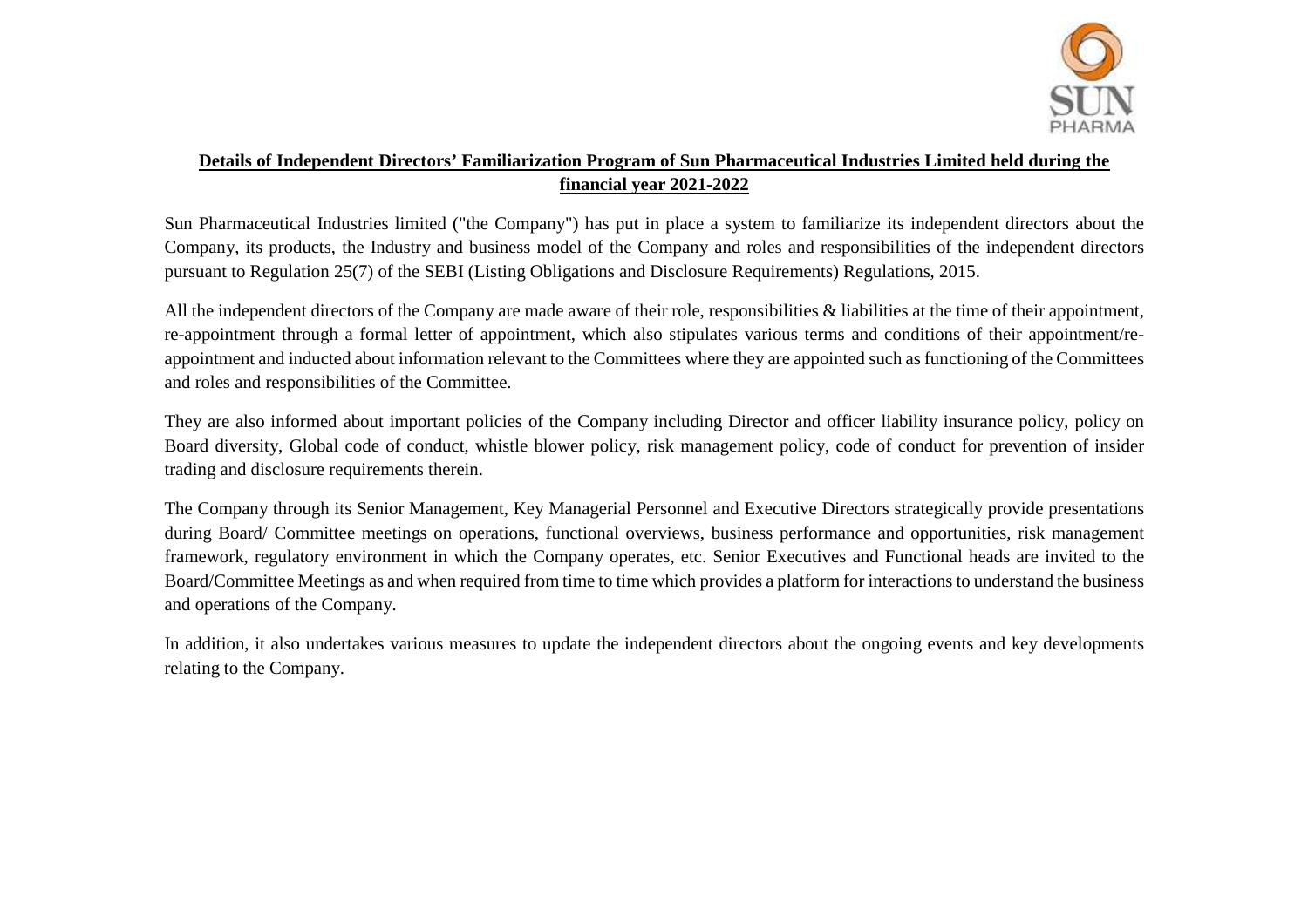

During the financial year 2021-22, the following presentation/sessions were held at Board/ Committee meetings in the nature of Familiarization program to the Independent Directors of the Company:

| Date of program | <b>Independent Directors</b><br><b>Present</b>                                                               | <b>Programme</b><br>duration | <b>Area covered</b>                                                                                                                                                                                                                                                                                                                                                                                                                                                 |
|-----------------|--------------------------------------------------------------------------------------------------------------|------------------------------|---------------------------------------------------------------------------------------------------------------------------------------------------------------------------------------------------------------------------------------------------------------------------------------------------------------------------------------------------------------------------------------------------------------------------------------------------------------------|
| May 26, 2021    | Ms. Rekha Sethi<br>Mr. Gautam Doshi<br>Dr. Pawan Goenka                                                      | (hr: min)<br>02:00           | Review on Internal control processes<br>$\bullet$<br>Presentation on Internal Audit Plan and Internal Financial Control<br>Framework<br>Presentation on Risk Management system and plans of the<br>$\bullet$<br>Company                                                                                                                                                                                                                                             |
| May 26, 2021    | Ms. Rekha Sethi<br>Dr. Pawan Goenka                                                                          | 00:20                        | Presentation on Corporate Social Responsibility Activities of the<br>Company                                                                                                                                                                                                                                                                                                                                                                                        |
| May 27, 2021    | Ms. Rekha Sethi<br>Mr. Gautam Doshi<br>Mr. Vivek Chaand<br>Sehgal<br>Dr. Pawan Goenka<br>Ms. Rama Bijapurkar | 03:00                        | Financial review including performance review of Subsidiaries<br>$\bullet$<br>Annual Operating and Capital plans and Consolidated Budget for<br>Financial year 2021-22<br>Overview on Foreign exposures and derivatives<br>$\bullet$<br>Review on various business opportunities/acquisition targets and<br>$\bullet$<br>related issues<br>Presentation by Chief Data Reliability Officer on Consent Decree.<br>Presentation on ESG and sustainability<br>$\bullet$ |
| June 25, 2021   | Ms. Rekha Sethi<br>Mr. Gautam Doshi<br>Dr. Pawan Goenka                                                      | 00:15                        | Presentation on Total Rewards and Performance Management of<br>$N-1$                                                                                                                                                                                                                                                                                                                                                                                                |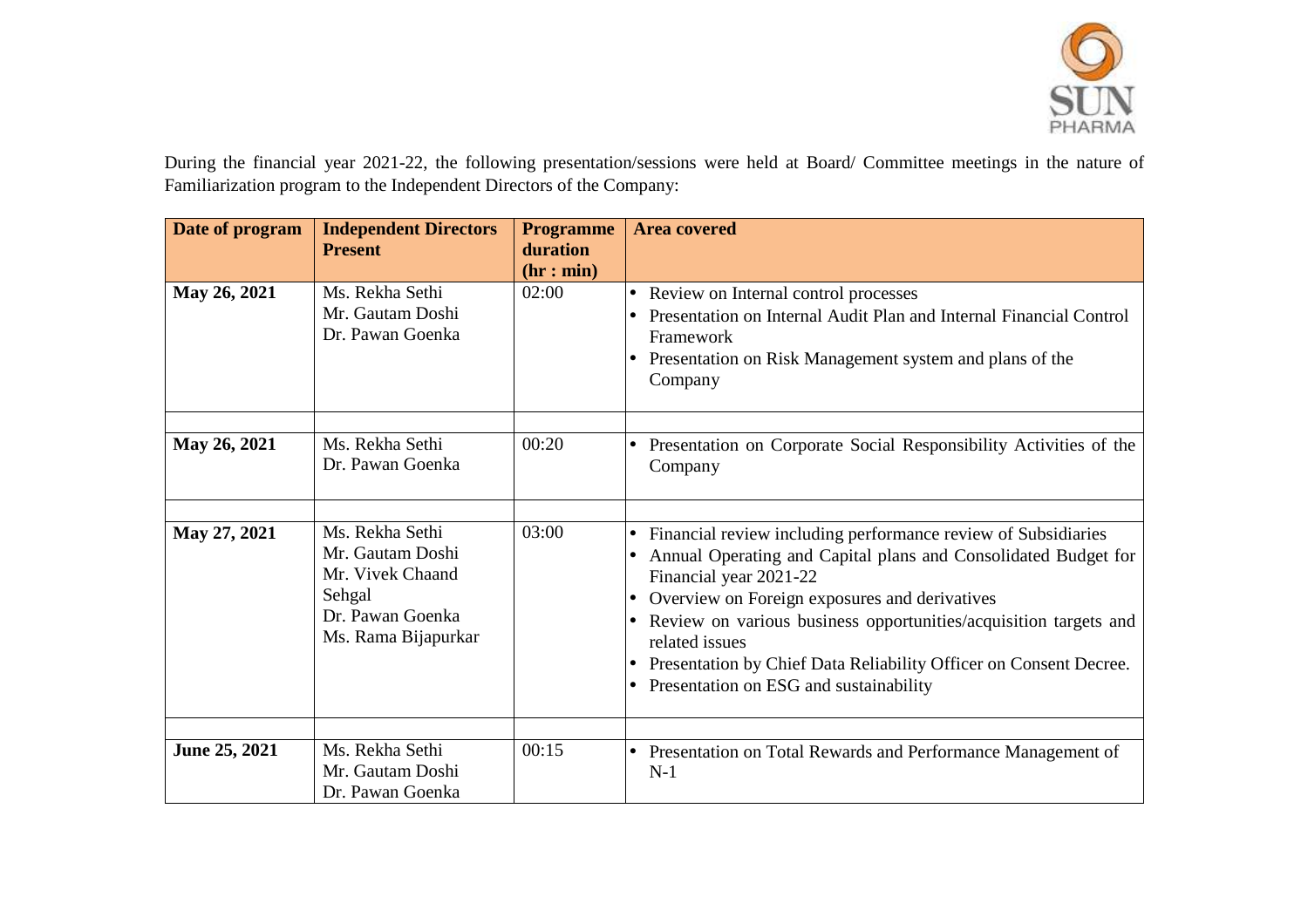

| Date of program         | <b>Independent Directors</b><br><b>Present</b>                                                               | <b>Programme</b><br>duration | <b>Area covered</b>                                                                                                                                                                                                                                                                                                                                                     |  |  |
|-------------------------|--------------------------------------------------------------------------------------------------------------|------------------------------|-------------------------------------------------------------------------------------------------------------------------------------------------------------------------------------------------------------------------------------------------------------------------------------------------------------------------------------------------------------------------|--|--|
|                         |                                                                                                              | (hr: min)                    |                                                                                                                                                                                                                                                                                                                                                                         |  |  |
|                         |                                                                                                              |                              |                                                                                                                                                                                                                                                                                                                                                                         |  |  |
| <b>July 29, 2021</b>    | Ms. Rekha Sethi<br>Mr. Gautam Doshi<br>Dr. Pawan Goenka                                                      | 01:00                        | • Review of Internal control processes                                                                                                                                                                                                                                                                                                                                  |  |  |
| <b>July 27, 2021</b>    | Ms. Rekha Sethi<br>Mr. Gautam Doshi<br>Dr. Pawan Goenka                                                      | 00:45                        | Presentation on Total Reward and Performance Evaluation for the<br>year 2021-22                                                                                                                                                                                                                                                                                         |  |  |
| <b>July 30, 2021</b>    | Ms. Rekha Sethi<br>Mr. Gautam Doshi<br>Mr. Vivek Chaand<br>Sehgal<br>Dr. Pawan Goenka<br>Ms. Rama Bijapurkar | 02:15                        | Financial review including performance review of Subsidiaries<br>$\bullet$<br>Overview on Foreign exposures and derivatives<br>$\bullet$<br>Review on various business opportunities/acquisition targets and<br>$\bullet$<br>related issues<br>Presentation on India Formulation Business<br>Presentation on Business Development and Portfolio Management<br>$\bullet$ |  |  |
| <b>October 29, 2021</b> | Mr. Gautam Doshi<br>Dr. Pawan Goenka                                                                         | 00:45                        | Presentation on Compensation structure of senior management and<br>$\bullet$<br>related matters<br>Presentation on amendments in LODR provisions relating to<br>$\bullet$<br>appointment of IDs                                                                                                                                                                         |  |  |
|                         |                                                                                                              |                              |                                                                                                                                                                                                                                                                                                                                                                         |  |  |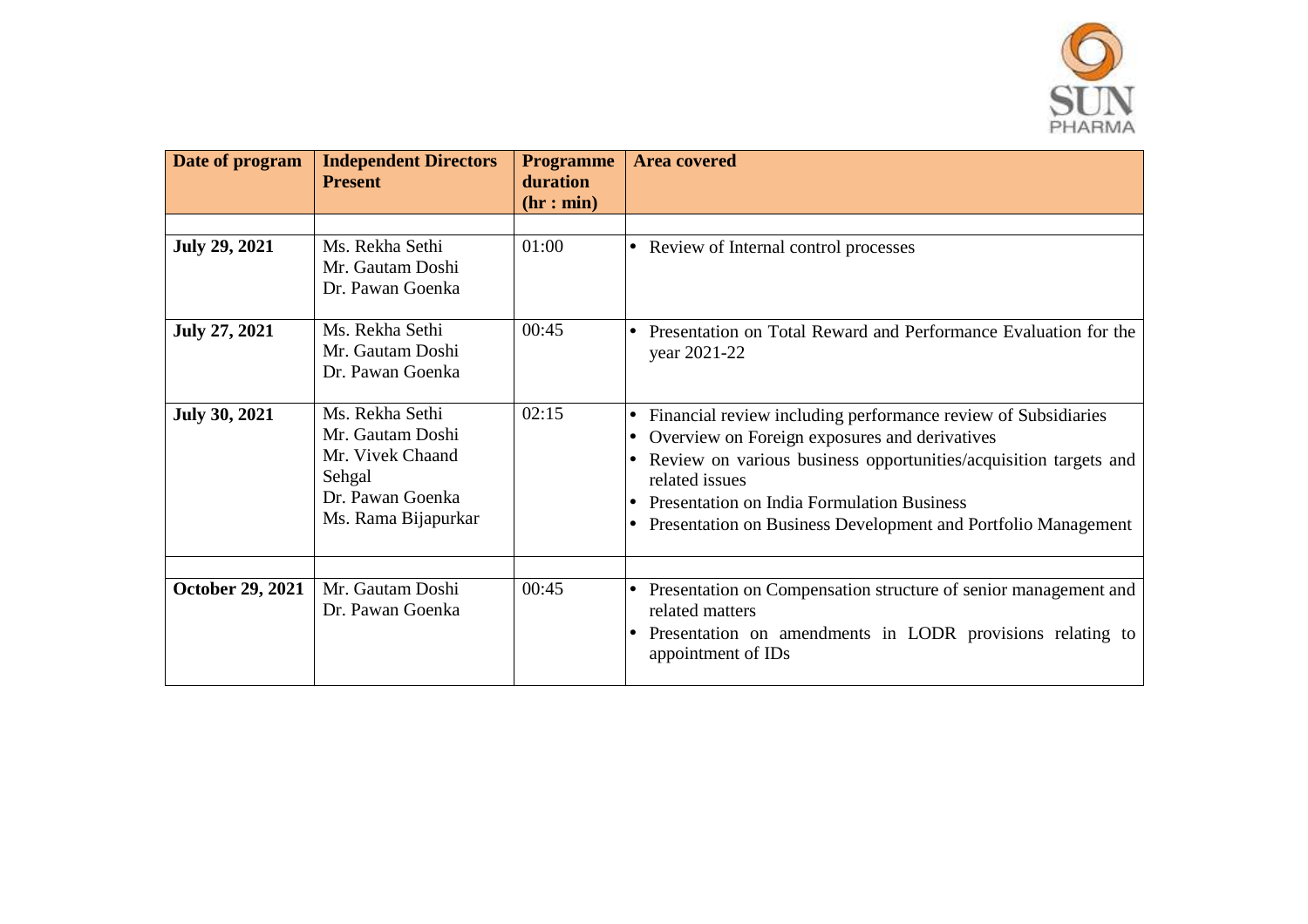

| Date of program         | <b>Independent Directors</b><br><b>Present</b>              | <b>Programme</b><br>duration<br>(hr: min) | <b>Area covered</b>                                                                                                                                                                                                                                                                             |  |  |  |
|-------------------------|-------------------------------------------------------------|-------------------------------------------|-------------------------------------------------------------------------------------------------------------------------------------------------------------------------------------------------------------------------------------------------------------------------------------------------|--|--|--|
| <b>October 29, 2021</b> | Mr. Gautam Doshi<br>Dr. Pawan Goenka                        | 01:20                                     | Review of Internal control processes<br>$\bullet$<br>Presentation on the risk management system and mitigation plans<br>of the company<br>Presentation on the nature and scope of statutory audit<br>$\bullet$                                                                                  |  |  |  |
| November 1,<br>2021     | Ms. Rama Bijapurkar                                         | 00:20                                     | Presentation on Corporate Social Responsibility Activities of the<br>Company                                                                                                                                                                                                                    |  |  |  |
| November 2,<br>2021     | Mr. Gautam Doshi<br>Dr. Pawan Goenka<br>Ms. Rama Bijapurkar | 02:00                                     | Financial review including performance review of Subsidiaries<br>$\bullet$<br>Overview on Foreign exposures and derivatives<br>$\bullet$<br>Review on various business opportunities/acquisition targets and<br>related issues<br>Presentation on Business Development and Portfolio Management |  |  |  |
| <b>January 29, 2022</b> | Mr. Gautam Doshi<br>Dr. Pawan Goenka                        | 00:45                                     | • Review of Internal control processes                                                                                                                                                                                                                                                          |  |  |  |
| <b>January 29, 2022</b> | Ms. Rama Bijapurkar                                         | 00:20                                     | Presentation on Corporate Social Responsibility Activities of the<br>Company                                                                                                                                                                                                                    |  |  |  |
| <b>January 29, 2022</b> | Mr. Gautam Doshi<br>Dr. Pawan Goenka                        | 00:20                                     | Presentation on performance evaluation and compensation<br>$\bullet$<br>Structure/rewards of Senior management team.                                                                                                                                                                            |  |  |  |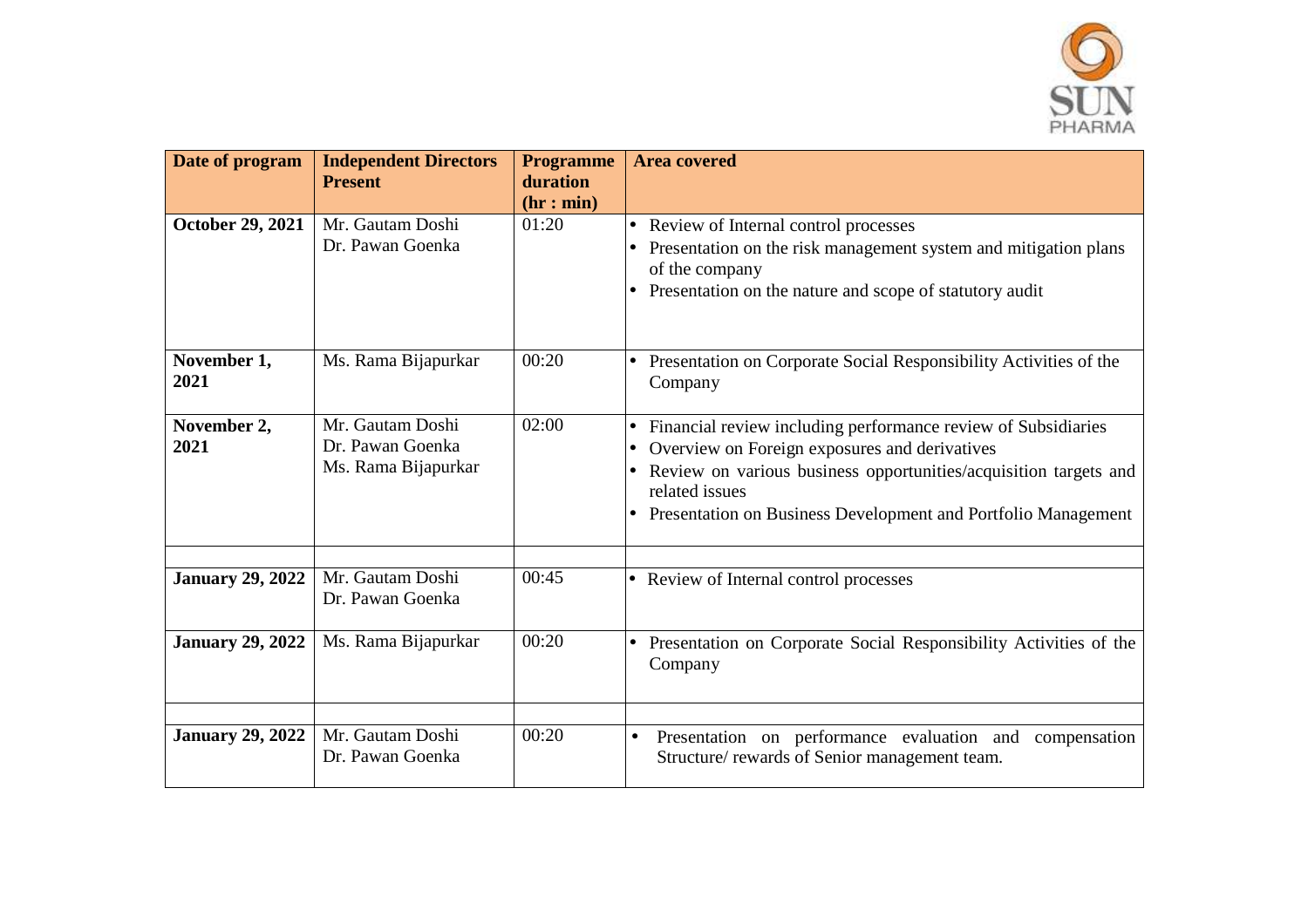

| Date of program         | <b>Independent Directors</b><br><b>Present</b>              | <b>Programme</b><br>duration<br>(hr: min) | <b>Area covered</b>                                                                                                                                                                                                                                                                                 |
|-------------------------|-------------------------------------------------------------|-------------------------------------------|-----------------------------------------------------------------------------------------------------------------------------------------------------------------------------------------------------------------------------------------------------------------------------------------------------|
| <b>January 31, 2022</b> | Mr. Gautam Doshi<br>Dr. Pawan Goenka<br>Ms. Rama Bijapurkar | 02:00                                     | Financial review including performance review of Subsidiaries<br>lo<br>Overview on Foreign exposures and derivatives<br>$\bullet$<br>Review on various business opportunities/acquisition targets and<br>related issues<br>Presentation on business in Western Europe, Australia and New<br>Zealand |
| <b>March 21, 2022</b>   | Mr. Gautam Doshi<br>Dr. Pawan Goenka<br>Ms. Rama Bijapurkar | 01:15                                     | Presentation on status of US litigation<br>$\bullet$                                                                                                                                                                                                                                                |
| <b>March 21, 2022</b>   | Mr. Gautam Doshi                                            | 00:15                                     | Presentation on the risk factors for the Company in view of the<br>l e<br>current Geopolitical and social risk on account of Russia-Ukraine<br>conflict.                                                                                                                                            |